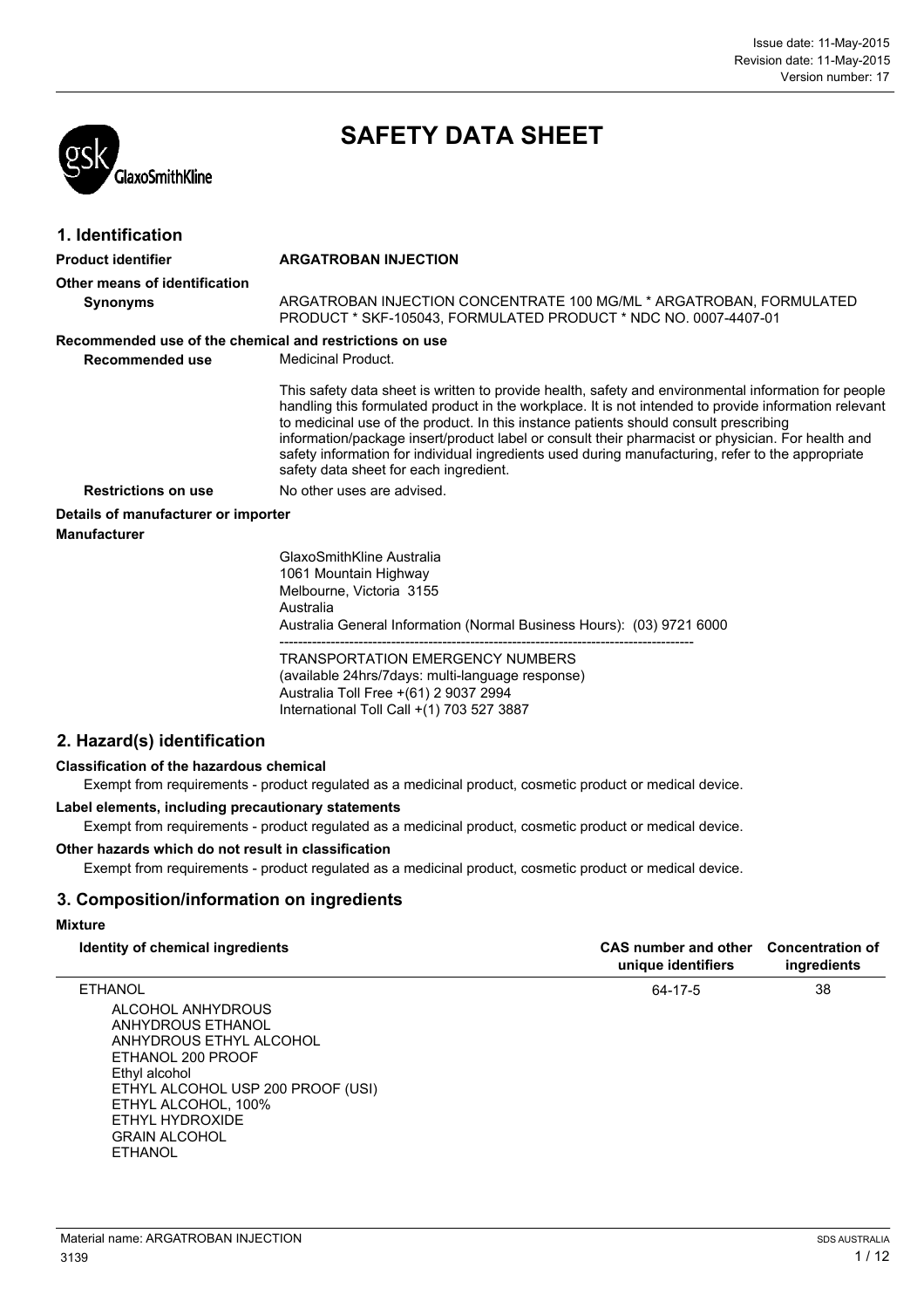| ARGATROBAN, BULK ACTIVE                                              |                                                                                                                                                                                                                                               | 74863-84-6 | 10 |
|----------------------------------------------------------------------|-----------------------------------------------------------------------------------------------------------------------------------------------------------------------------------------------------------------------------------------------|------------|----|
| SKF-105043                                                           |                                                                                                                                                                                                                                               |            |    |
|                                                                      | (2R,4R)-4-METHYL-1-[N2-(3-METHYL-1,2,3,4-TETRAHYDRO-8-QUINOLINE                                                                                                                                                                               |            |    |
|                                                                      | SULFONYL)-L- ARGINYL]-2-PIPERIDINECARBOXYLIC ACID                                                                                                                                                                                             |            |    |
|                                                                      | 1-[5-[AMINOIMINOMETHYL)AMINO]-1-OXO-2-[[1,2,3,4-TETRAHYDRO-3-ME                                                                                                                                                                               |            |    |
| THYL-8-QUINO                                                         | LINYL)SULFONYLJAMINOJPENTYLJ-4-METHYL-2-PIPERIDINECARBOXYLIC                                                                                                                                                                                  |            |    |
| <b>ACID</b>                                                          |                                                                                                                                                                                                                                               |            |    |
| Other components below reportable levels                             |                                                                                                                                                                                                                                               |            | 52 |
| 4. First-aid measures                                                |                                                                                                                                                                                                                                               |            |    |
| Description of necessary first aid measures                          |                                                                                                                                                                                                                                               |            |    |
| <b>Inhalation</b>                                                    | Move to fresh air. If breathing is difficult, trained personnel should give oxygen. Call a physician if<br>symptoms develop or persist. Under normal conditions of intended use, this material is not<br>expected to be an inhalation hazard. |            |    |
| Skin contact                                                         | Immediately flush skin with plenty of water. Take off contaminated clothing and wash before reuse.<br>Get medical attention if symptoms occur.                                                                                                |            |    |
| Eye contact                                                          | Rinse thoroughly with plenty of water for at least 15 minutes and consult a physician.                                                                                                                                                        |            |    |
| Ingestion                                                            | If swallowed, rinse mouth with water (only if the person is conscious). If ingestion of a large<br>amount does occur, call a poison control centre immediately. Do not induce vomiting without<br>advice from poison control center.          |            |    |
| Personal protection for first-aid<br>responders                      | In the case of accident or if you feel unwell, seek medical advice immediately (show the label<br>where possible). Ensure that medical personnel are aware of the material(s) involved, and take<br>precautions to protect themselves.        |            |    |
| Symptoms caused by exposure                                          | Direct contact with eyes may cause temporary irritation.                                                                                                                                                                                      |            |    |
| <b>Medical attention and special</b><br>treatment                    | No specific antidotes are recommended. Treat according to locally accepted protocols. For<br>additional guidance, refer to the current prescribing information or to the local poison control<br>information centre.                          |            |    |
| 5. Fire-fighting measures                                            |                                                                                                                                                                                                                                               |            |    |
| <b>Extinguishing media</b>                                           |                                                                                                                                                                                                                                               |            |    |
| Suitable extinguishing<br>media                                      | Foam. Dry chemical powder. Carbon dioxide (CO2).                                                                                                                                                                                              |            |    |
| Unsuitable extinguishing<br>media                                    | Water.                                                                                                                                                                                                                                        |            |    |
| Specific hazards arising from<br>the chemical                        | During fire, gases hazardous to health may be formed.                                                                                                                                                                                         |            |    |
| Special protective equipment<br>and precautions for fire<br>fighters | Self-contained breathing apparatus and full protective clothing must be worn in case of fire                                                                                                                                                  |            |    |
| <b>Fire fighting</b><br>equipment/instructions                       | Move containers from fire area if you can do so without risk.                                                                                                                                                                                 |            |    |
| <b>Hazchem Code</b>                                                  | Not available.                                                                                                                                                                                                                                |            |    |
| <b>General fire hazards</b>                                          | Flammable liquid and vapour.                                                                                                                                                                                                                  |            |    |
| <b>Specific methods</b>                                              | Use standard firefighting procedures and consider the hazards of other involved materials.                                                                                                                                                    |            |    |
| 6. Accidental release measures                                       |                                                                                                                                                                                                                                               |            |    |

### **Personal precautions, protective equipment and emergency procedures**

| For non-emergency<br>personnel   | Keep unnecessary personnel away. Keep upwind. Keep out of low areas. Eliminate all ignition<br>sources (no smoking, flares, sparks, or flames in immediate area). Wear appropriate protective<br>equipment and clothing during clean-up. Avoid breathing mist or vapour. Do not touch damaged<br>containers or spilled material unless wearing appropriate protective clothing. Ventilate closed<br>spaces before entering them. Local authorities should be advised if significant spillages cannot be<br>contained. For personal protection, see section 8. |
|----------------------------------|---------------------------------------------------------------------------------------------------------------------------------------------------------------------------------------------------------------------------------------------------------------------------------------------------------------------------------------------------------------------------------------------------------------------------------------------------------------------------------------------------------------------------------------------------------------|
| For emergency responders         | Keep unnecessary personnel away. Wear appropriate protective equipment and clothing during<br>clean-up. Use personal protection recommended in Section 8 of the SDS.                                                                                                                                                                                                                                                                                                                                                                                          |
| <b>Environmental precautions</b> | Avoid discharge into drains, water courses or onto the ground.                                                                                                                                                                                                                                                                                                                                                                                                                                                                                                |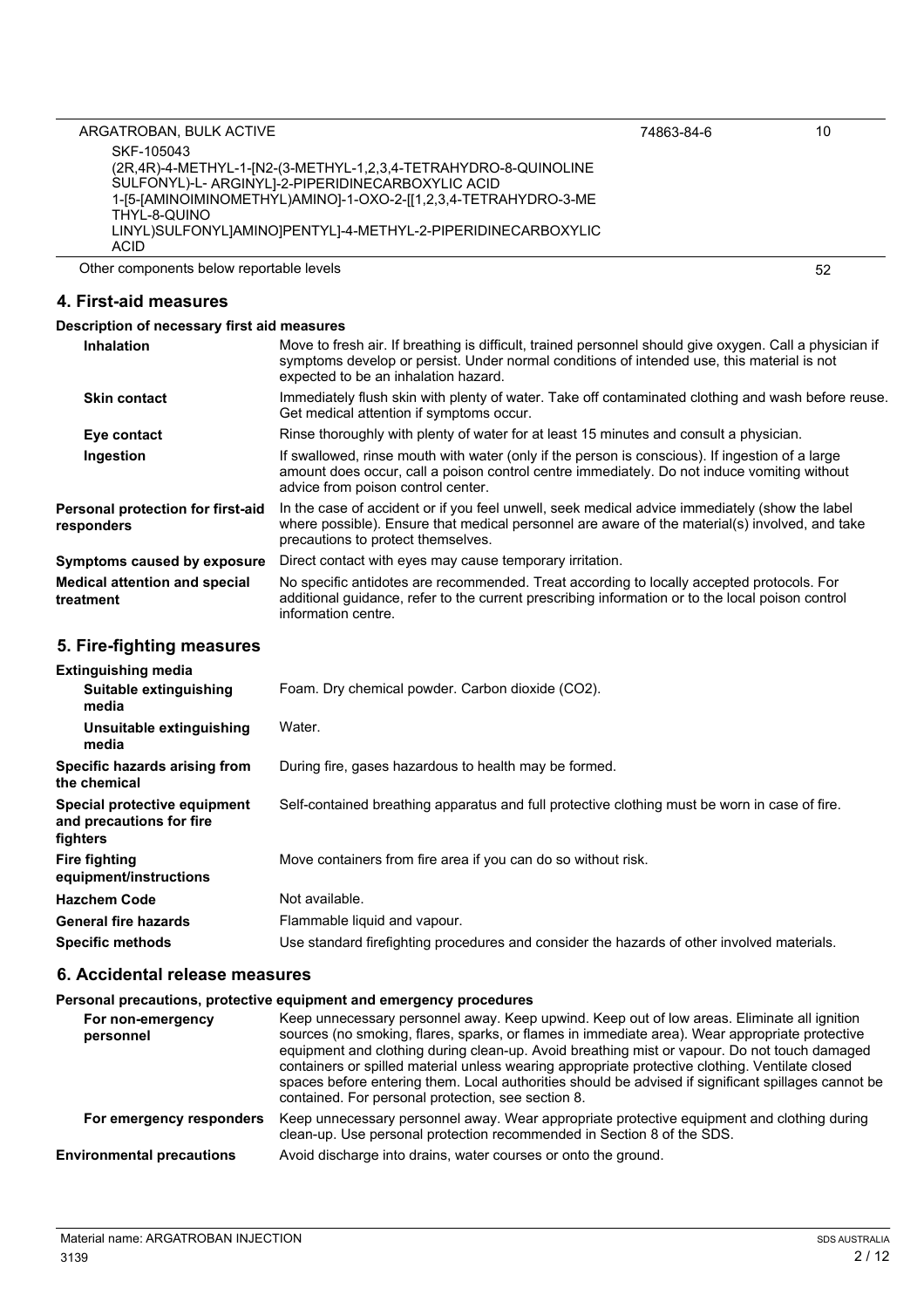| <b>Methods and materials for</b><br>containment and cleaning up | Keep combustibles (wood, paper, oil etc) away from spilled material.                                                                                                                                                                                                                                                                                                                                                                      |
|-----------------------------------------------------------------|-------------------------------------------------------------------------------------------------------------------------------------------------------------------------------------------------------------------------------------------------------------------------------------------------------------------------------------------------------------------------------------------------------------------------------------------|
|                                                                 | Large Spills: Stop the flow of material, if this is without risk. Dike the spilled material, where this is<br>possible. Cover with plastic sheet to prevent spreading. Use a non-combustible material like<br>vermiculite, sand or earth to soak up the product and place into a container for later disposal.<br>Prevent entry into waterways, sewer, basements or confined areas. Following product recovery,<br>flush area with water. |
|                                                                 | Small Spills: Absorb with earth, sand or other non-combustible material and transfer to containers<br>for later disposal. Clean surface thoroughly to remove residual contamination.                                                                                                                                                                                                                                                      |
|                                                                 | Never return spills to original containers for re-use. For waste disposal, see section 13 of the SDS.                                                                                                                                                                                                                                                                                                                                     |
| 7. Handling and storage                                         |                                                                                                                                                                                                                                                                                                                                                                                                                                           |
| Precautions for safe handling                                   | Keep away from sources of ignition - No smoking. Do not handle, store or open near an open<br>flame, sources of heat or sources of ignition. Protect material from direct sunlight. When using do<br>not smoke. Avoid breathing mist or vapour. Avoid contact with eyes. Avoid prolonged exposure.<br>Wear appropriate personal protective equipment. Observe good industrial hygiene practices.                                          |
| Conditions for safe storage,<br>including any incompatibilities | Keep away from heat, sparks and open flame. Store in a cool, dry place out of direct sunlight.<br>Store in original tightly closed container. Store in a well-ventilated place. Keep in an area equipped<br>with sprinklers. Store away from incompatible materials (see Section 10 of the SDS).                                                                                                                                          |

# **8. Exposure controls and personal protection**

| <b>Control parameters</b>                 | Follow standard monitoring procedures.                                                                  |                                                                                                                 |  |
|-------------------------------------------|---------------------------------------------------------------------------------------------------------|-----------------------------------------------------------------------------------------------------------------|--|
| <b>Occupational exposure limits</b>       |                                                                                                         |                                                                                                                 |  |
| <b>GSK</b>                                |                                                                                                         |                                                                                                                 |  |
| <b>Components</b>                         | <b>Type</b>                                                                                             | <b>Value</b>                                                                                                    |  |
| ARGATROBAN (CAS<br>74863-84-6)            | 8 HR TWA                                                                                                | 80 mcg/m3                                                                                                       |  |
|                                           | <b>OHC</b>                                                                                              | 3                                                                                                               |  |
|                                           | Australia. National Workplace OELs (Workplace Exposure Standards for Airborne Contaminants, Appendix A) |                                                                                                                 |  |
| <b>Components</b>                         | <b>Type</b>                                                                                             | Value                                                                                                           |  |
| <b>ETHANOL (CAS 64-17-5)</b>              | <b>TWA</b>                                                                                              | 1880 mg/m3<br>1000 ppm                                                                                          |  |
| Environment)                              | Australia. OELs. (Adopted National Exposure Standards for Atmospheric Contaminants in the Occupational  |                                                                                                                 |  |
| <b>Components</b>                         | <b>Type</b>                                                                                             | Value                                                                                                           |  |
| <b>ETHANOL (CAS 64-17-5)</b>              | <b>TWA</b>                                                                                              | 1880 mg/m3                                                                                                      |  |
|                                           |                                                                                                         | 1000 ppm                                                                                                        |  |
| <b>US. ACGIH Threshold Limit Values</b>   |                                                                                                         |                                                                                                                 |  |
| <b>Components</b>                         | <b>Type</b>                                                                                             | <b>Value</b>                                                                                                    |  |
| ETHANOL (CAS 64-17-5)                     | <b>STEL</b>                                                                                             | 1000 ppm                                                                                                        |  |
| UK. EH40 Workplace Exposure Limits (WELs) |                                                                                                         |                                                                                                                 |  |
| <b>Components</b>                         | <b>Type</b>                                                                                             | <b>Value</b>                                                                                                    |  |
| ETHANOL (CAS 64-17-5)                     | <b>TWA</b>                                                                                              | 1920 mg/m3                                                                                                      |  |
|                                           |                                                                                                         | 1000 ppm                                                                                                        |  |
| in the Work Area (DFG)                    |                                                                                                         | Germany. DFG MAK List (advisory OELs). Commission for the Investigation of Health Hazards of Chemical Compounds |  |
| <b>Components</b>                         | <b>Type</b>                                                                                             | <b>Value</b>                                                                                                    |  |
| ETHANOL (CAS 64-17-5)                     | <b>TWA</b>                                                                                              | 960 mg/m3                                                                                                       |  |
|                                           |                                                                                                         | 500 ppm                                                                                                         |  |
| <b>Biological limit values</b>            | No biological exposure limits noted for the ingredient(s).                                              |                                                                                                                 |  |
| <b>Exposure guidelines</b>                |                                                                                                         |                                                                                                                 |  |
| Appropriate engineering<br>controls       | General ventilation normally adequate.                                                                  |                                                                                                                 |  |
|                                           | Individual protection measures, for example personal protective equipment (PPE)                         |                                                                                                                 |  |

**Eye/face protection** If contact is likely, safety glasses with side shields are recommended.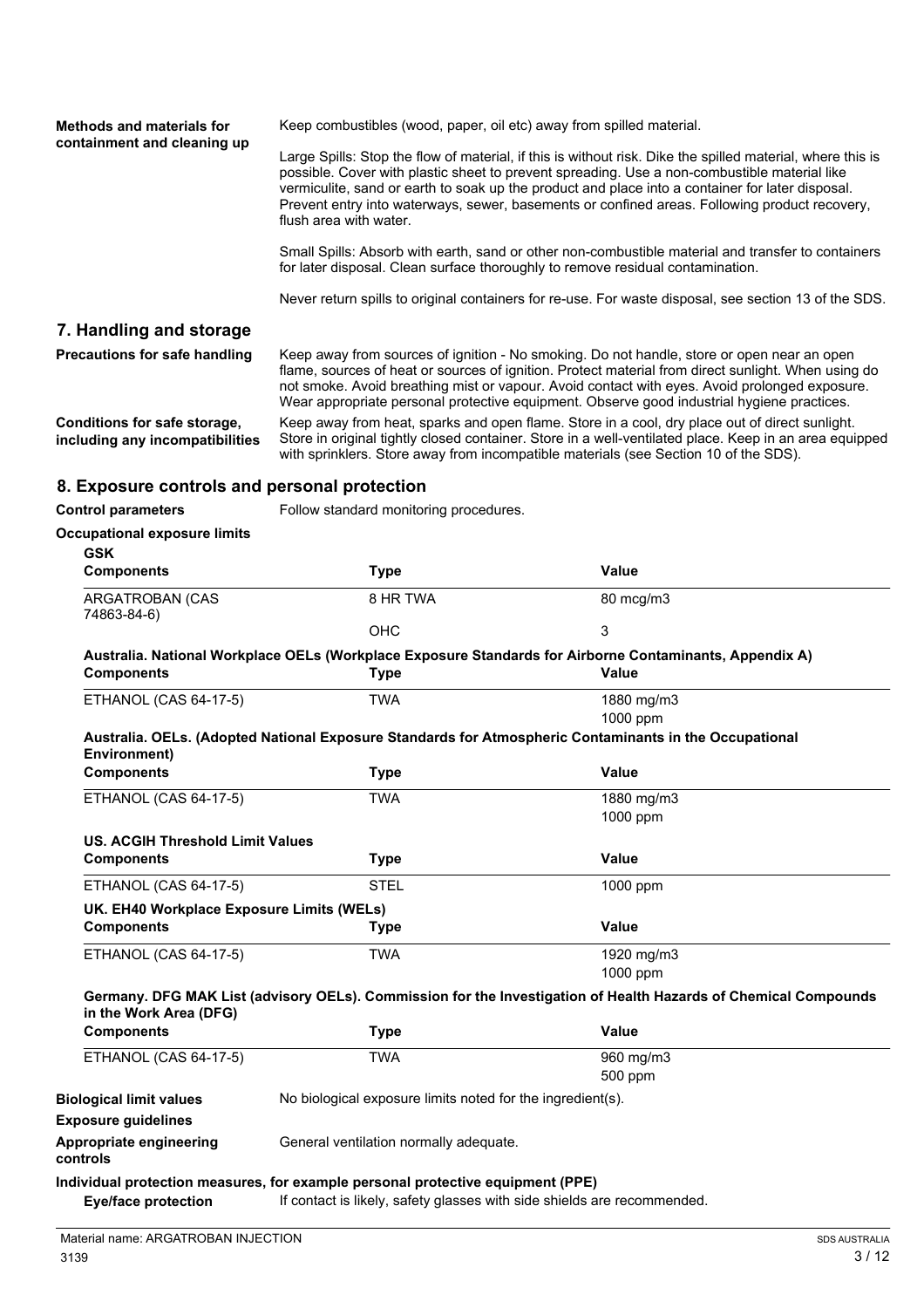| <b>Skin protection</b><br><b>Hand protection</b> | For prolonged or repeated skin contact use suitable protective gloves.                                                                                                                                                                                                                                                                                |
|--------------------------------------------------|-------------------------------------------------------------------------------------------------------------------------------------------------------------------------------------------------------------------------------------------------------------------------------------------------------------------------------------------------------|
| Other                                            | Wear suitable protective clothing as protection against splashing or contamination.                                                                                                                                                                                                                                                                   |
| <b>Respiratory protection</b>                    | When workers are facing concentrations above the exposure limit they must use appropriate<br>certified respirators.                                                                                                                                                                                                                                   |
| <b>Thermal hazards</b>                           | Wear appropriate thermal protective clothing, when necessary.                                                                                                                                                                                                                                                                                         |
| <b>Hygiene measures</b>                          | Always observe good personal hygiene measures, such as washing after handling the material<br>and before eating, drinking, and/or smoking. Routinely wash work clothing and protective<br>equipment to remove contaminants. For advice on suitable monitoring methods, seek quidance<br>from a qualified environment, health and safety professional. |

## **9. Physical and chemical properties**

| Appearance                                        |                                                                                                                                                   |
|---------------------------------------------------|---------------------------------------------------------------------------------------------------------------------------------------------------|
| <b>Physical state</b>                             | Liquid.                                                                                                                                           |
| <b>Form</b>                                       | Vial.                                                                                                                                             |
| Colour                                            | Not available.                                                                                                                                    |
| Odour                                             | Not available.                                                                                                                                    |
| <b>Odour threshold</b>                            | Not available.                                                                                                                                    |
| рH                                                | Not available.                                                                                                                                    |
| Melting point/freezing point                      | Not available.                                                                                                                                    |
| Initial boiling point and boiling<br>range        | > 79 °C (> 174.2 °F) (Estimation based on components).                                                                                            |
| <b>Flash point</b>                                | 26 °C (78.8 °F) Closed cup (Estimation based on components).                                                                                      |
| <b>Evaporation rate</b>                           | Not available.                                                                                                                                    |
| Flammability (solid, gas)                         | Not available.                                                                                                                                    |
| Upper/lower flammability or explosive limits      |                                                                                                                                                   |
| <b>Flammability limit - lower</b><br>(%)          | Not available.                                                                                                                                    |
| <b>Flammability limit - upper</b><br>$(\%)$       | Not available.                                                                                                                                    |
| Explosive limit - lower (%)                       | Not available.                                                                                                                                    |
| <b>Explosive limit - upper</b><br>(%)             | Not available.                                                                                                                                    |
| Vapour pressure                                   | Not available.                                                                                                                                    |
| <b>Vapour density</b>                             | Not available.                                                                                                                                    |
| <b>Relative density</b>                           | Not available.                                                                                                                                    |
| Solubility(ies)                                   |                                                                                                                                                   |
| Solubility (water)                                | Not available.                                                                                                                                    |
| <b>Partition coefficient</b><br>(n-octanol/water) | Not available.                                                                                                                                    |
| <b>Auto-ignition temperature</b>                  | Not available.                                                                                                                                    |
| <b>Decomposition temperature</b>                  | Not available.                                                                                                                                    |
| <b>Viscosity</b>                                  | Not available.                                                                                                                                    |
| 10. Stability and reactivity                      |                                                                                                                                                   |
| <b>Reactivity</b>                                 | The product is stable and non-reactive under normal conditions of use, storage and transport.                                                     |
| <b>Chemical stability</b>                         | Material is stable under normal conditions.                                                                                                       |
| <b>Possibility of hazardous</b><br>reactions      | No dangerous reaction known under conditions of normal use.                                                                                       |
| <b>Conditions to avoid</b>                        | Avoid heat, sparks, open flames and other ignition sources. Avoid temperatures exceeding the<br>flash point. Contact with incompatible materials. |

**Incompatible materials** Strong oxidising agents.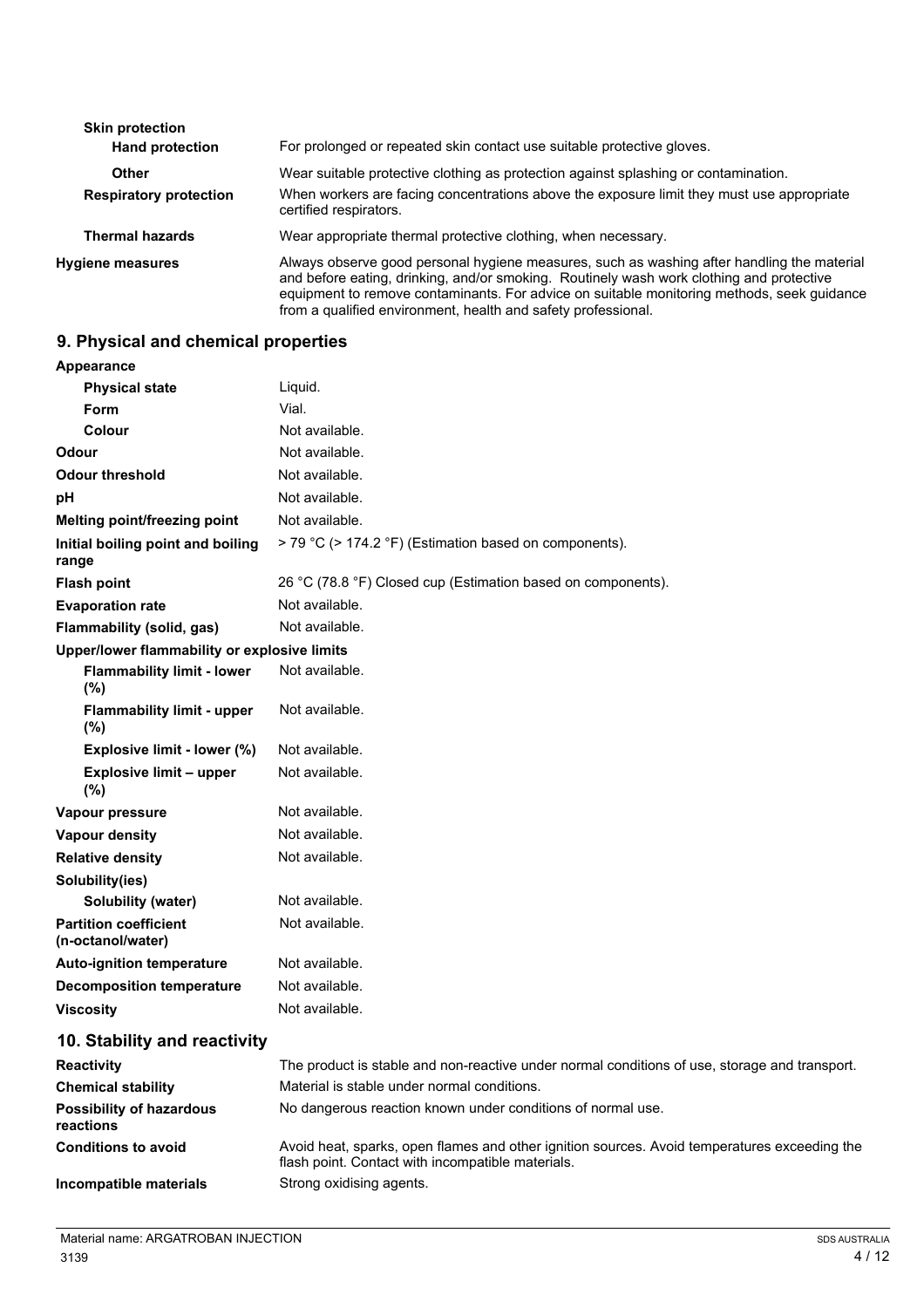| <b>Hazardous decomposition</b><br>products                                   | None known. Irritating and/or toxic fumes and gases may be emitted upon the product's<br>decomposition.                                                                      |  |                                                             |
|------------------------------------------------------------------------------|------------------------------------------------------------------------------------------------------------------------------------------------------------------------------|--|-------------------------------------------------------------|
| 11. Toxicological information                                                |                                                                                                                                                                              |  |                                                             |
| Information on possible routes of exposure                                   |                                                                                                                                                                              |  |                                                             |
| <b>Inhalation</b>                                                            | Under normal conditions of intended use, this material is not expected to be an inhalation hazard.                                                                           |  |                                                             |
| <b>Skin contact</b>                                                          | Health injuries are not known or expected under normal use.                                                                                                                  |  |                                                             |
| Eye contact                                                                  | Causes serious eye irritation.                                                                                                                                               |  |                                                             |
| Ingestion                                                                    | Health injuries are not known or expected under normal use. May be harmful if swallowed.<br>However, ingestion is not likely to be a primary route of occupational exposure. |  |                                                             |
| Symptoms related to exposure                                                 | Direct contact with eyes may cause temporary irritation.                                                                                                                     |  |                                                             |
| <b>Acute toxicity</b>                                                        | Expected to be a low hazard for usual industrial or commercial handling by trained personnel.                                                                                |  |                                                             |
| <b>Components</b>                                                            | <b>Species</b>                                                                                                                                                               |  | <b>Test results</b>                                         |
| ARGATROBAN, BULK ACTIVE (CAS 74863-84-6)                                     |                                                                                                                                                                              |  |                                                             |
| Acute                                                                        |                                                                                                                                                                              |  |                                                             |
| Oral                                                                         |                                                                                                                                                                              |  |                                                             |
| LD50                                                                         | Rat                                                                                                                                                                          |  | > 15000 mg/kg                                               |
| ETHANOL (CAS 64-17-5)                                                        |                                                                                                                                                                              |  |                                                             |
| <b>Acute</b>                                                                 |                                                                                                                                                                              |  |                                                             |
| Oral<br>LD50                                                                 | Rat                                                                                                                                                                          |  |                                                             |
|                                                                              |                                                                                                                                                                              |  | > 2000 mg/kg                                                |
| <b>Chronic</b>                                                               |                                                                                                                                                                              |  |                                                             |
| Oral<br><b>LOAEL</b>                                                         | Monkey                                                                                                                                                                       |  | 40 %, 48 months % ingested calories                         |
|                                                                              |                                                                                                                                                                              |  |                                                             |
| <b>Subacute</b><br>Oral                                                      |                                                                                                                                                                              |  |                                                             |
| <b>LOEL</b>                                                                  | Rat                                                                                                                                                                          |  | 16.9 g/kg, 4 weeks Dietary - Dose given as<br>g/kg/day      |
|                                                                              |                                                                                                                                                                              |  | 6 %, 4 weeks percent in diet - continuous                   |
| <b>Subchronic</b>                                                            |                                                                                                                                                                              |  |                                                             |
| Inhalation                                                                   |                                                                                                                                                                              |  |                                                             |
| LOEL                                                                         | Rat                                                                                                                                                                          |  | 2 ml, 36 weeks haematological parameters                    |
| <b>NOAEL</b>                                                                 | Guinea pig                                                                                                                                                                   |  | 3000 ppm No adverse effects                                 |
|                                                                              | Rat                                                                                                                                                                          |  | 86 mg/m3, 90 Day Daily dosing                               |
| Oral                                                                         |                                                                                                                                                                              |  |                                                             |
| <b>LOAEL</b>                                                                 | Rat                                                                                                                                                                          |  | 5000 mg/kg/day, 10 weeks Liver toxicity                     |
|                                                                              |                                                                                                                                                                              |  | 80 ml/kg, 85 Day Daily dose - Liver toxicity                |
|                                                                              |                                                                                                                                                                              |  | 10.2 g/kg, 12 weeks Dosed in drinking<br>water - Continuous |
|                                                                              |                                                                                                                                                                              |  | 7.7 g/kg, 12 weeks Dosed in drinking water<br>- continuous  |
| * Estimates for product may be based on additional component data not shown. |                                                                                                                                                                              |  |                                                             |
| <b>Skin corrosion/irritation</b>                                             | Health injuries are not known or expected under normal use.                                                                                                                  |  |                                                             |

| <b>Corrosivity</b>                                              |                                                                                                       |
|-----------------------------------------------------------------|-------------------------------------------------------------------------------------------------------|
| <b>ETHANOL</b>                                                  | OECD 404<br>Result: Negative; not considered a significant irritant<br>Species: Rabbit                |
| <b>Irritation Corrosion - Skin</b>                              |                                                                                                       |
| ARGATROBAN, BULK ACTIVE                                         | Acute dermal irritation; OECD 404, Primary Irritation Index: 0<br>Result: negative<br>Species: Rabbit |
| Causes serious eye irritation.<br>Serious eye damage/irritation |                                                                                                       |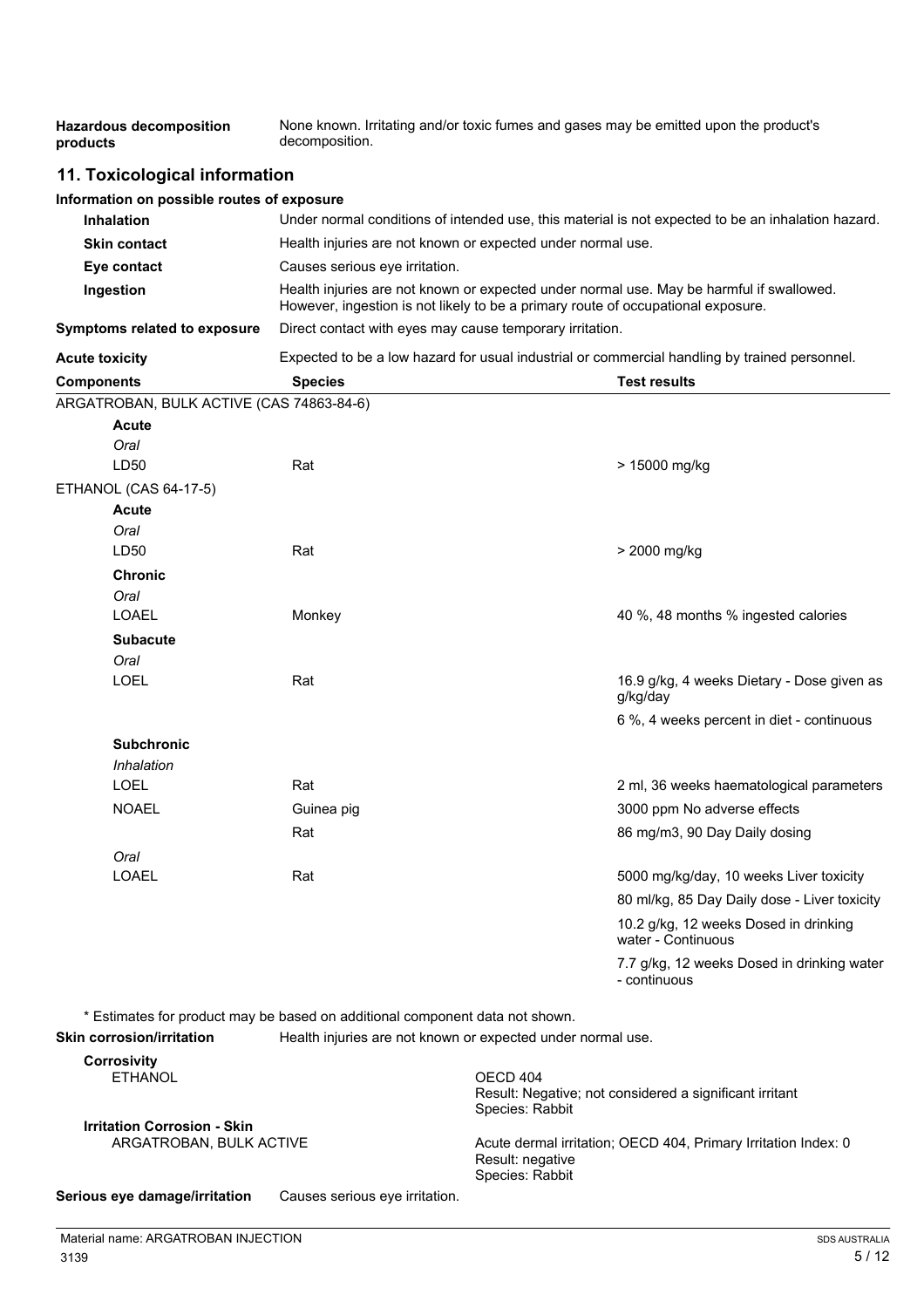| <b>Eye</b>                                                     |                                                           |                                                                                                             |
|----------------------------------------------------------------|-----------------------------------------------------------|-------------------------------------------------------------------------------------------------------------|
| ARGATROBAN, BULK ACTIVE                                        |                                                           | <b>IRE Assay</b>                                                                                            |
| <b>ETHANOL</b>                                                 |                                                           | Result: Negative; not likely to be a severe irritant<br>OECD 405<br>Result: Severe                          |
|                                                                |                                                           | Species: Rabbit                                                                                             |
| Respiratory or skin sensitisation<br><b>Skin sensitisation</b> | This product is not expected to cause skin sensitisation. |                                                                                                             |
| <b>Sensitisation</b>                                           |                                                           |                                                                                                             |
| ARGATROBAN, BULK ACTIVE                                        |                                                           | Local lymph node assay, Maximum concentration = 25%;<br>vehicle = DMF<br>Result: negative<br>Species: Mouse |
| <b>ETHANOL</b>                                                 |                                                           | OECD 406<br>Result: negative<br>Species: Guinea pig                                                         |
| Germ cell mutagenicity                                         | mutagenic or genotoxic.                                   | No data available to indicate product or any components present at greater than 0.1% are                    |
| <b>Mutagenicity</b>                                            |                                                           |                                                                                                             |
| <b>ETHANOL</b>                                                 |                                                           | Ames                                                                                                        |
| ARGATROBAN, BULK ACTIVE                                        |                                                           | Result: negative<br>Ames Assay, Literature data                                                             |
| <b>ETHANOL</b>                                                 |                                                           | Result: negative<br>Chromosomal Aberration Assay In Vitro, CHO cells                                        |
| ARGATROBAN, BULK ACTIVE                                        |                                                           | Result: negative<br>Chromosomal aberration assay - Chinese hamster lung                                     |
|                                                                |                                                           | fibroblasts, Literature data<br>Result: negative                                                            |
| <b>ETHANOL</b>                                                 |                                                           | Dominant lethal assay                                                                                       |
|                                                                |                                                           | Result: positive                                                                                            |
|                                                                |                                                           | Species: Mouse<br>Dominant lethal assay                                                                     |
|                                                                |                                                           | Result: positive                                                                                            |
|                                                                |                                                           | Species: Rat                                                                                                |
|                                                                |                                                           | Gene mutation and repair                                                                                    |
|                                                                |                                                           | Result: negative<br>Species: Bacteria                                                                       |
|                                                                |                                                           | Gene mutation and repair                                                                                    |
|                                                                |                                                           | Result: positive                                                                                            |
|                                                                |                                                           | Species: Bacteria                                                                                           |
|                                                                |                                                           | In vitro cytogenetics assay<br>Result: positive                                                             |
|                                                                |                                                           | In vitro cytogenetics assay<br>Result: positive                                                             |
|                                                                |                                                           | Species: Aspergillus niger                                                                                  |
|                                                                |                                                           | L5178Y mouse lymphoma thymidine kinase locus assay                                                          |
|                                                                |                                                           | Result: Weakly positive<br>Mammalian cell mutation assay (CHO/HGPRT forward                                 |
| ARGATROBAN, BULK ACTIVE                                        |                                                           | mutation assay), Literature data<br>Result: negative                                                        |
|                                                                |                                                           | Micronucleus Assay, Literature data                                                                         |
|                                                                |                                                           | Result: negative                                                                                            |
|                                                                |                                                           | Species: Mouse<br>Unscheduled DNA Synthesis in vitro (WI-38 lung fibroblasts),                              |
|                                                                |                                                           | Literature data<br>Result: negative                                                                         |
|                                                                |                                                           | Unscheduled DNA Synthesis, in vivo - in vitro (hepatocytes),                                                |
|                                                                |                                                           | Literature data                                                                                             |
| <b>ETHANOL</b>                                                 |                                                           | Result: negative<br>Yeast mutation                                                                          |
|                                                                |                                                           | Result: negative                                                                                            |
|                                                                |                                                           | <b>Yeast mutation</b>                                                                                       |
|                                                                |                                                           | Result: positive                                                                                            |
|                                                                |                                                           | in vitro micronucleus assay<br>Result: negative                                                             |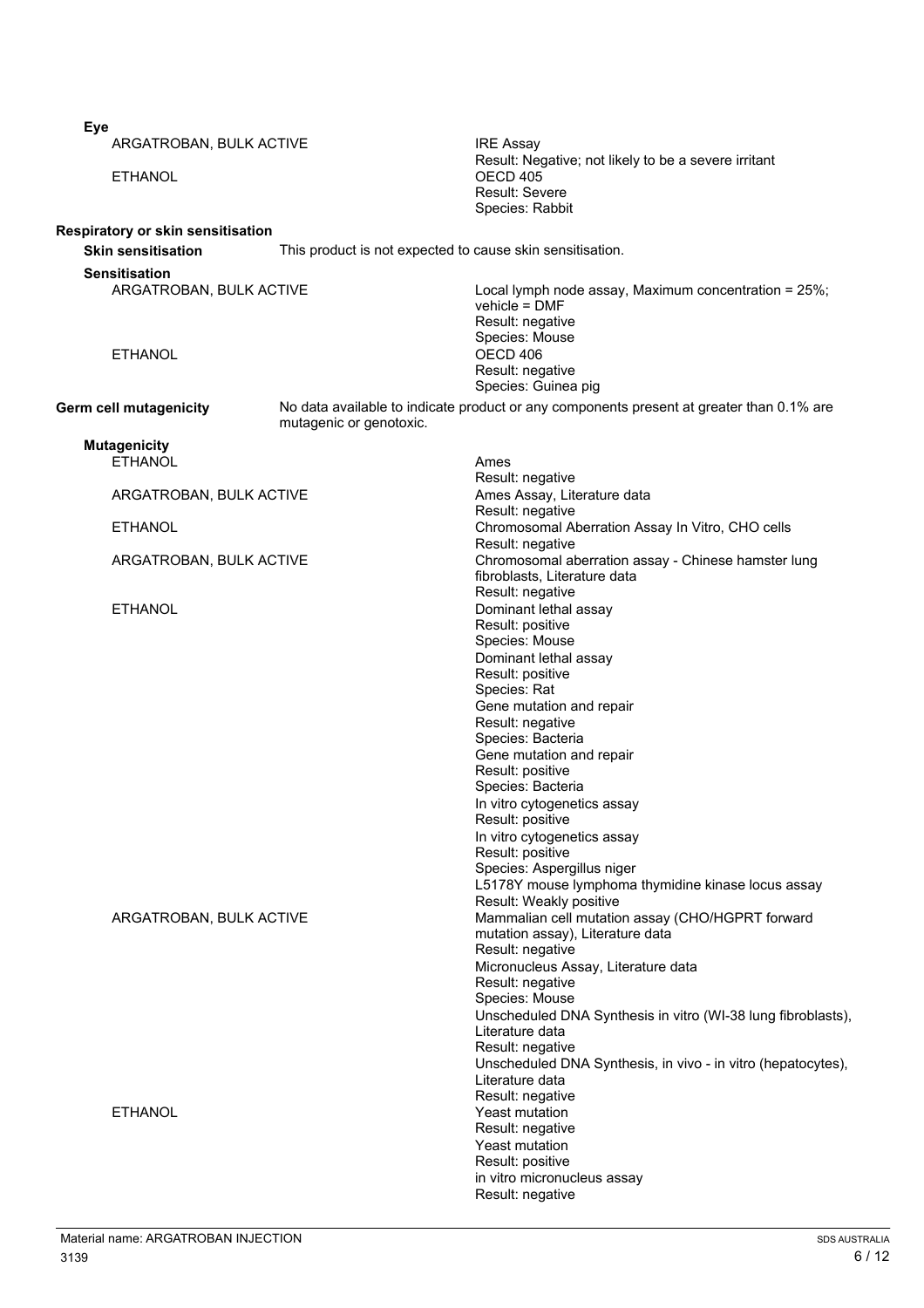| <b>Mutagenicity</b>                                   |                  |                                                                                                                                                                                                                                                                                                                                                                                                                  |                                                                                                                                                                                                                                                                                                           |  |
|-------------------------------------------------------|------------------|------------------------------------------------------------------------------------------------------------------------------------------------------------------------------------------------------------------------------------------------------------------------------------------------------------------------------------------------------------------------------------------------------------------|-----------------------------------------------------------------------------------------------------------------------------------------------------------------------------------------------------------------------------------------------------------------------------------------------------------|--|
| <b>ETHANOL</b>                                        |                  | Result: negative<br>Species: Hamster<br>Result: negative<br>Species: Rat<br>Result: positive<br>Species: Mouse<br>Result: positive                                                                                                                                                                                                                                                                               | in vivo cytogenetics assay<br>in vivo cytogenetics assay<br>in vivo cytogenetics assay<br>sister chromatid exchange                                                                                                                                                                                       |  |
| Carcinogenicity                                       |                  | Carcinogenic effects are not expected as a result of occupational exposure.                                                                                                                                                                                                                                                                                                                                      |                                                                                                                                                                                                                                                                                                           |  |
| <b>ETHANOL</b>                                        |                  | 0, inadequate study<br>Species: Mouse<br>0, inadequate study<br>Species: Mouse<br>0, inadequate study<br>Result: negative<br>Species: Hamster<br>Test Duration: 807 Day<br>0, inadequate study<br>Result: negative<br>Species: Mouse<br>0, inadequate study<br>Result: negative<br>Species: Rat<br>0, inadequate study<br>Result: negative<br>Species: Rat<br>Species: Human<br>Result: negative<br>Species: Rat | Result: Increase in liver sarcomas<br>Result: Time to tumour reduced<br>Test Duration: 80 weeks<br>Test Duration: 1020 Day<br>Test Duration: 78 weeks<br>Epidemiology, causation linked to excessive consumption.<br>Organ: oral cavity, larynx, pharynx, oesophagus, liver<br>Neonatal, inadequate study |  |
| <b>Reproductive toxicity</b>                          |                  | This product is not expected to cause reproductive or developmental effects.                                                                                                                                                                                                                                                                                                                                     |                                                                                                                                                                                                                                                                                                           |  |
| Specific target organ toxicity -<br>single exposure   |                  | May cause drowsiness and dizziness.                                                                                                                                                                                                                                                                                                                                                                              |                                                                                                                                                                                                                                                                                                           |  |
| Specific target organ toxicity -<br>repeated exposure |                  | Not classified.                                                                                                                                                                                                                                                                                                                                                                                                  |                                                                                                                                                                                                                                                                                                           |  |
| <b>Aspiration hazard</b>                              | Not established. |                                                                                                                                                                                                                                                                                                                                                                                                                  |                                                                                                                                                                                                                                                                                                           |  |
| <b>Chronic effects</b>                                |                  | Prolonged inhalation may be harmful.                                                                                                                                                                                                                                                                                                                                                                             |                                                                                                                                                                                                                                                                                                           |  |
| <b>Other information</b>                              |                  | Caution - Pharmaceutical agent. Occupational exposure to the substance or mixture may cause<br>adverse effects.                                                                                                                                                                                                                                                                                                  |                                                                                                                                                                                                                                                                                                           |  |
| 12. Ecological information                            |                  |                                                                                                                                                                                                                                                                                                                                                                                                                  |                                                                                                                                                                                                                                                                                                           |  |
| <b>Ecotoxicity</b>                                    |                  |                                                                                                                                                                                                                                                                                                                                                                                                                  | The product is not classified as environmentally hazardous. However, this does not exclude the<br>possibility that large or frequent spills can have a harmful or damaging effect on the environment.                                                                                                     |  |
| <b>Components</b>                                     |                  | <b>Species</b>                                                                                                                                                                                                                                                                                                                                                                                                   | <b>Test results</b>                                                                                                                                                                                                                                                                                       |  |
| ARGATROBAN, BULK ACTIVE (CAS 74863-84-6)              |                  |                                                                                                                                                                                                                                                                                                                                                                                                                  |                                                                                                                                                                                                                                                                                                           |  |
| Acute                                                 |                  |                                                                                                                                                                                                                                                                                                                                                                                                                  |                                                                                                                                                                                                                                                                                                           |  |
|                                                       | <b>IC50</b>      | Activated sludge                                                                                                                                                                                                                                                                                                                                                                                                 | > 1000 mg/l, 3 hours Nominal                                                                                                                                                                                                                                                                              |  |
|                                                       | <b>NOEC</b>      | Activated sludge                                                                                                                                                                                                                                                                                                                                                                                                 | 1000 mg/l, 3 hours                                                                                                                                                                                                                                                                                        |  |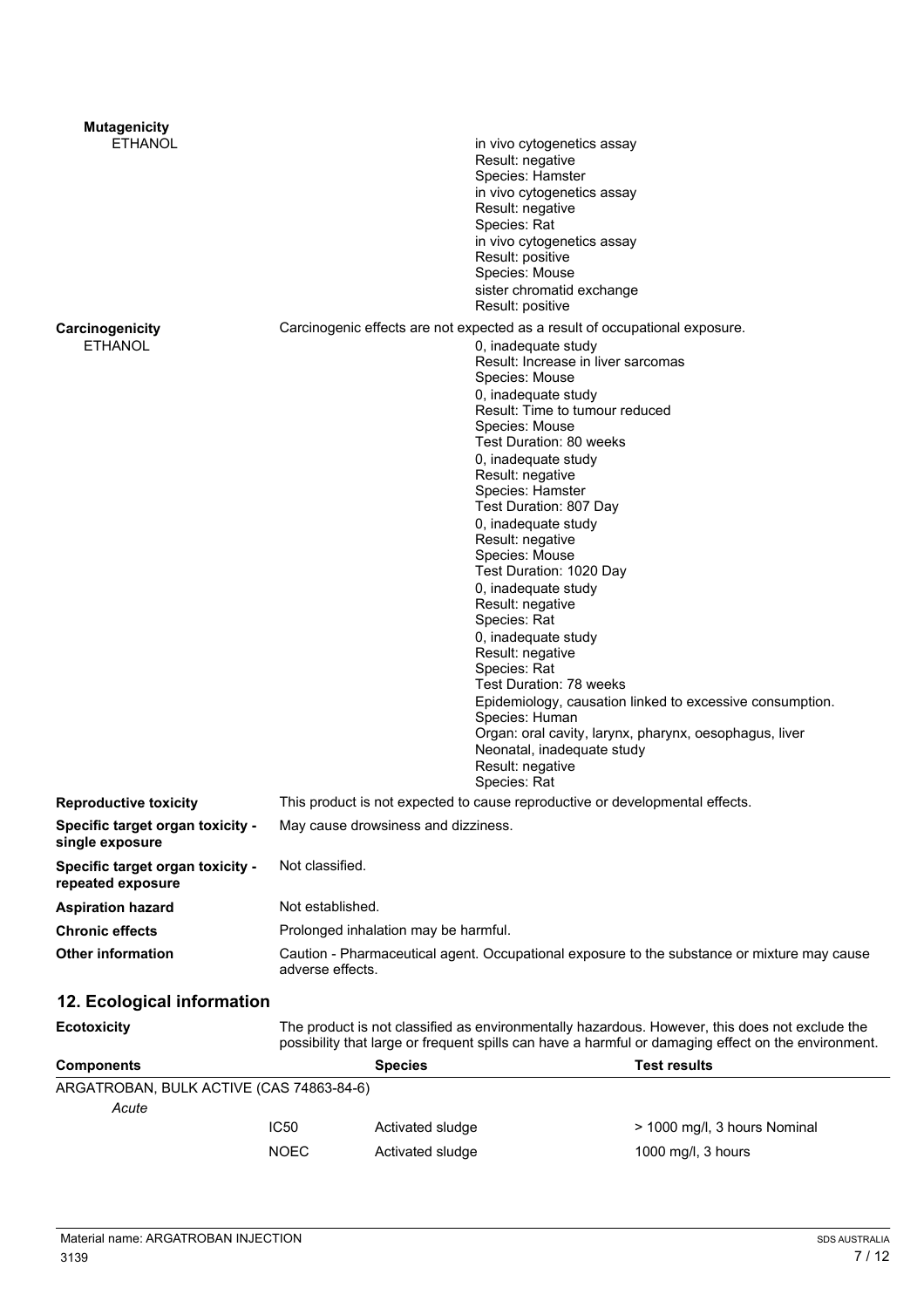| <b>Components</b>                                                                                                                                                                                                                                                             |                | <b>Species</b>                                                                              | <b>Test results</b>                                                                                |  |
|-------------------------------------------------------------------------------------------------------------------------------------------------------------------------------------------------------------------------------------------------------------------------------|----------------|---------------------------------------------------------------------------------------------|----------------------------------------------------------------------------------------------------|--|
| <b>Aquatic</b>                                                                                                                                                                                                                                                                |                |                                                                                             |                                                                                                    |  |
| Acute                                                                                                                                                                                                                                                                         |                |                                                                                             |                                                                                                    |  |
| Algae                                                                                                                                                                                                                                                                         | <b>EC50</b>    | Green algae (Scenedesmus<br>subspicatus)                                                    | > 100 mg/l, 72 hours Measured                                                                      |  |
|                                                                                                                                                                                                                                                                               | <b>NOEC</b>    | Algae                                                                                       | 100 mg/l, 72 hours                                                                                 |  |
| Crustacea                                                                                                                                                                                                                                                                     | <b>EC50</b>    | Water flea (Daphnia magna)                                                                  | 52 mg/l, 48 hours Measured                                                                         |  |
|                                                                                                                                                                                                                                                                               | <b>NOEC</b>    | Daphnia                                                                                     | 5.6 mg/l, 48 hours                                                                                 |  |
| Fish                                                                                                                                                                                                                                                                          | <b>EC50</b>    | Rainbow trout (Juvenile Oncorhyncus<br>mykiss)                                              | > 100 mg/l, 96 hours Measured                                                                      |  |
|                                                                                                                                                                                                                                                                               | <b>NOEC</b>    | Rainbow trout (Juvenile Oncorhyncus<br>mykiss)                                              | 100 mg/l, 96 hours                                                                                 |  |
| ETHANOL (CAS 64-17-5)                                                                                                                                                                                                                                                         |                |                                                                                             |                                                                                                    |  |
| <b>Aquatic</b>                                                                                                                                                                                                                                                                |                |                                                                                             |                                                                                                    |  |
| Acute                                                                                                                                                                                                                                                                         |                |                                                                                             |                                                                                                    |  |
| Algae                                                                                                                                                                                                                                                                         | EC50           | Blue-green algae (Microcystis<br>aeruginosa)                                                | 1450 mg/l, 72 hours                                                                                |  |
| Crustacea                                                                                                                                                                                                                                                                     | <b>EC50</b>    | Water flea (Daphnia magna)                                                                  | 9190 mg/l, 48 hours Static test                                                                    |  |
| Fish                                                                                                                                                                                                                                                                          | <b>EC50</b>    | Fathead minnow (Adult Pimephales<br>promelas)                                               | 14200 mg/l, 96 hours Flow-through test                                                             |  |
|                                                                                                                                                                                                                                                                               |                | Rainbow trout (Adult Salmo gairdneri)                                                       | 13000 mg/l, 96 hours Static test                                                                   |  |
| Persistence and degradability<br><b>Photolysis</b><br>Half-life (Photolysis-aqueous)<br><b>ETHANOL</b><br>Half-life (Photolysis-atmospheric)<br><b>ETHANOL</b><br><b>Biodegradability</b><br>Percent degradation (Aerobic biodegradation-inherent)<br>ARGATROBAN, BULK ACTIVE |                | 4 - 5.9 Days Estimated                                                                      | 1 - 36.6 years Measured<br>10 %, 28 days Modified Zahn-Wellens, DOC removal.,<br>Activated sludge  |  |
|                                                                                                                                                                                                                                                                               |                | 8 %, 28 days Modified Zahn-Wellens, primary                                                 |                                                                                                    |  |
|                                                                                                                                                                                                                                                                               |                |                                                                                             | biodegradation, loss of parent., Activated sludge                                                  |  |
| <b>ETHANOL</b>                                                                                                                                                                                                                                                                |                | 37 - 86 %, 5 days BOD5, Activated sludge                                                    |                                                                                                    |  |
| <b>Bioaccumulative potential</b><br><b>Partition coefficient</b><br>n-octanol / water (log Kow)<br>ARGATROBAN, BULK ACTIVE<br><b>ETHANOL</b>                                                                                                                                  |                | 2.05 (Calculated).<br>$-0.31$                                                               |                                                                                                    |  |
| <b>Mobility in soil</b>                                                                                                                                                                                                                                                       |                | No data available for this product.                                                         |                                                                                                    |  |
| <b>Adsorption</b><br>Soil/sediment sorption - log Koc<br><b>ETHANOL</b>                                                                                                                                                                                                       |                | 1.2 Calculated                                                                              |                                                                                                    |  |
| <b>Mobility in general</b>                                                                                                                                                                                                                                                    |                |                                                                                             |                                                                                                    |  |
| <b>Volatility</b><br>Henry's law<br><b>ETHANOL</b>                                                                                                                                                                                                                            |                | 0.000005 atm m3/mol Measured                                                                |                                                                                                    |  |
| Other adverse effects                                                                                                                                                                                                                                                         | Not available. |                                                                                             |                                                                                                    |  |
| 13. Disposal considerations                                                                                                                                                                                                                                                   |                |                                                                                             |                                                                                                    |  |
| <b>Disposal methods</b>                                                                                                                                                                                                                                                       | regulations.   | Collect and reclaim or dispose in sealed containers at licensed waste disposal site. Do not | discharge into drains, water courses or onto the ground. Dispose in accordance with all applicable |  |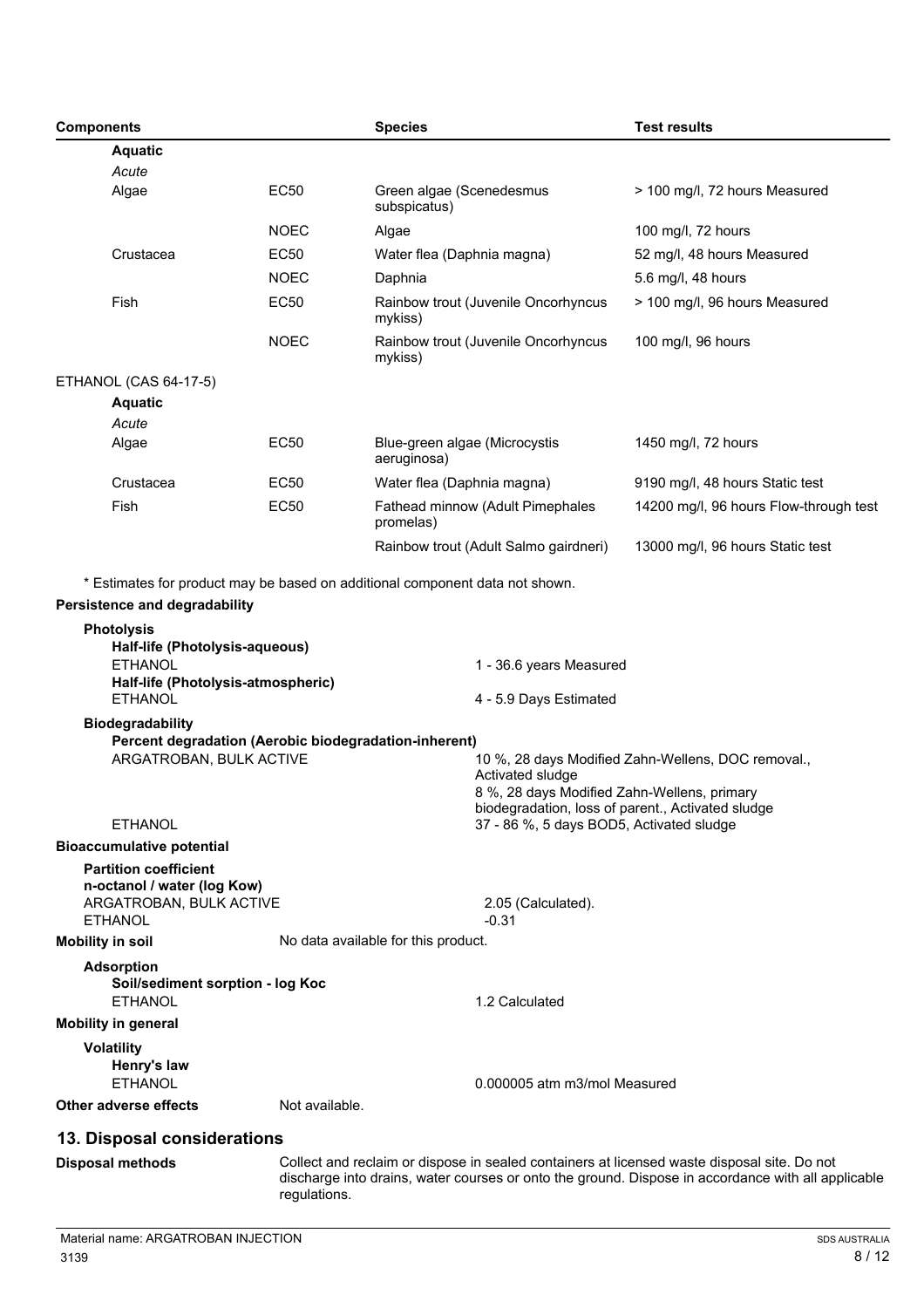| <b>Residual waste</b>  | Dispose of in accordance with local regulations. Empty containers or liners may retain some<br>product residues. This material and its container must be disposed of in a safe manner (see:<br>Disposal instructions). Avoid discharge into water courses or onto the ground. |
|------------------------|-------------------------------------------------------------------------------------------------------------------------------------------------------------------------------------------------------------------------------------------------------------------------------|
| Contaminated packaging | Empty containers should be taken to an approved waste handling site for recycling or disposal.<br>Since emptied containers may retain product residue, follow label warnings even after container is<br>emptied.                                                              |

## **14. Transport information**

### **ADG**

|             | <b>UN number</b>                            | 1170                                                                                           |
|-------------|---------------------------------------------|------------------------------------------------------------------------------------------------|
|             | UN proper shipping name                     | ETHANOL (ETHYL ALCOHOL) or ETHANOL SOLUTION (ETHYL ALCOHOL SOLUTION)                           |
|             | <b>Transport hazard class(es)</b>           |                                                                                                |
|             | <b>Class</b>                                | 3                                                                                              |
|             | <b>Subsidiary risk</b>                      | $\blacksquare$                                                                                 |
|             | <b>Packing group</b>                        | III                                                                                            |
|             | <b>Environmental hazards</b>                | Not available.                                                                                 |
|             | <b>Hazchem Code</b>                         | •2YE                                                                                           |
|             | Special precautions for user Not available. |                                                                                                |
| <b>IATA</b> |                                             |                                                                                                |
|             |                                             | 1170                                                                                           |
|             | <b>UN number</b>                            |                                                                                                |
|             | UN proper shipping name                     | Ethanol solution                                                                               |
|             | <b>Transport hazard class(es)</b>           |                                                                                                |
|             | <b>Class</b>                                | 3                                                                                              |
|             | <b>Subsidiary risk</b>                      | $\overline{a}$                                                                                 |
|             | Packing group                               | III                                                                                            |
|             | <b>Environmental hazards</b>                | No.                                                                                            |
|             | <b>ERG Code</b>                             | 3L                                                                                             |
|             | Special precautions for user Not available. |                                                                                                |
|             | <b>Other information</b>                    |                                                                                                |
|             | Passenger and cargo                         | Allowed.                                                                                       |
|             | aircraft                                    |                                                                                                |
|             | Cargo aircraft only                         | Allowed.                                                                                       |
| <b>IMDG</b> |                                             |                                                                                                |
|             | <b>UN number</b>                            | 1170                                                                                           |
|             | UN proper shipping name                     | ETHANOL (ETHYL ALCOHOL) or ETHANOL SOLUTION (ETHYL ALCOHOL SOLUTION)<br>(ARGATROBAN INJECTION) |
|             | <b>Transport hazard class(es)</b>           |                                                                                                |
|             | <b>Class</b>                                | 3                                                                                              |
|             | <b>Subsidiary risk</b>                      |                                                                                                |
|             | Label(s)                                    | 3                                                                                              |
|             | <b>Packing group</b>                        | Ш                                                                                              |
|             | <b>Environmental hazards</b>                |                                                                                                |
|             | <b>Marine pollutant</b>                     | No.                                                                                            |
|             | <b>EmS</b>                                  | $F-E$ , S-D                                                                                    |
|             | Special precautions for user Not available. |                                                                                                |
|             | Transport in bulk according to              | Not available.                                                                                 |
|             | Annex II of MARPOL 73/78 and                |                                                                                                |
|             | the IBC Code                                |                                                                                                |
| <b>ADG</b>  |                                             |                                                                                                |
|             | FLAMMABLE                                   |                                                                                                |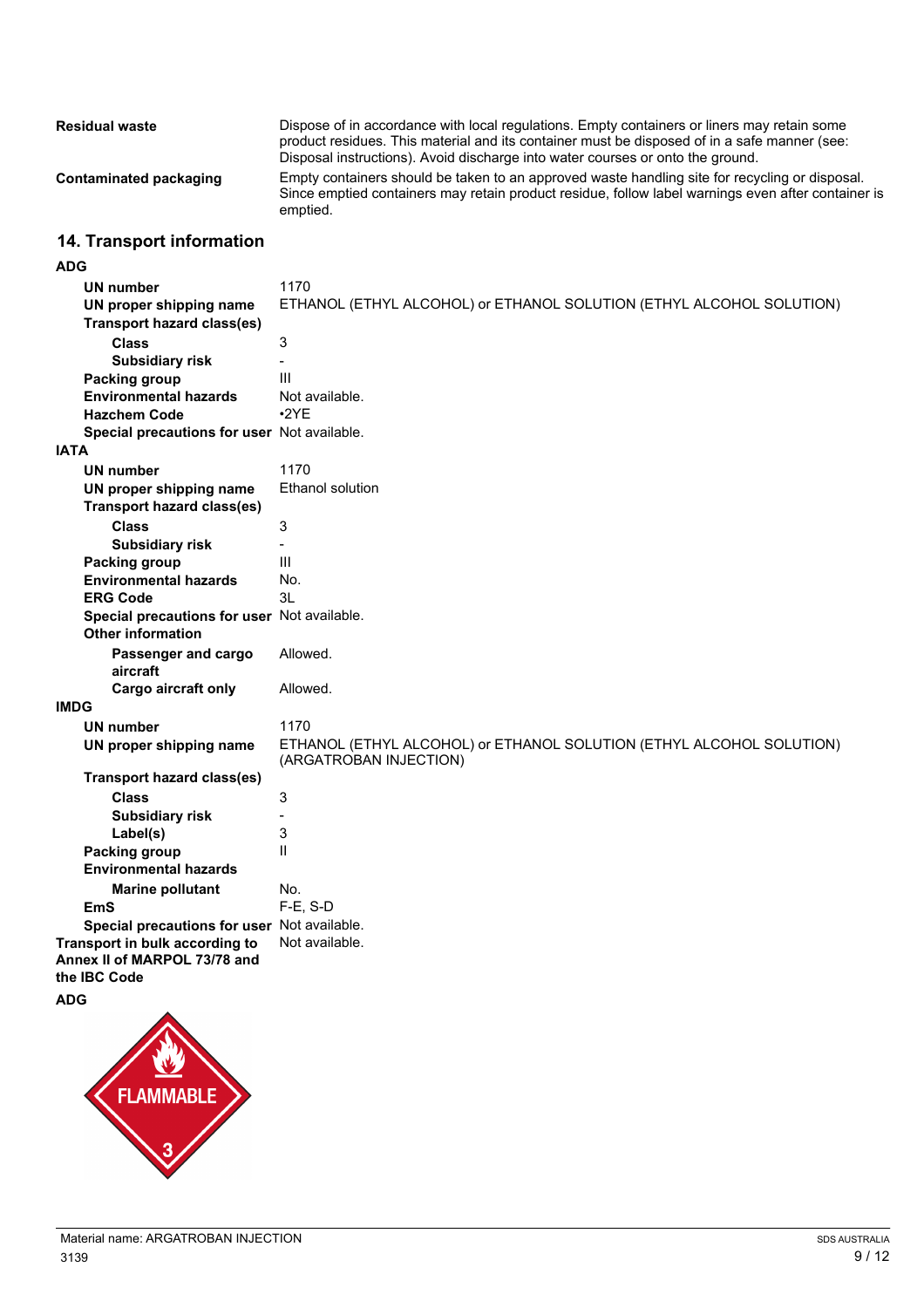**IATA; IMDG**



**General information** Classifications are for the material when offered for transport as fully regulated. Depending on the specific transport details (Ship-From/Ship To locations, quantities being shipped, type of packaging and mode of transport) it may be possible to ship this material in a manner other than fully regulated. (One example is IATA Limited or Excepted Quantity. There are others.) Be sure to review all regulatory agency packaging instructions and special provisions, referenced in this section, to identify options applicable to the specifics of your shipment.

### **15. Regulatory information**

### **Safety, health and environmental regulations**

**National regulations** This Material Safety Data Sheet was prepared in accordance with the Australia National Code of Practice for the Preparation of Material Safety Data Sheets (NOHSC: 2011.)

### **Australia Medicines & Poisons Appendix A**

Poisons schedule number not allocated. **Australia Medicines & Poisons Appendix B** ETHANOL (CAS 64-17-5) Low toxicity. General: Any use

**Australia Medicines & Poisons Appendix C** Poisons schedule number not allocated. **Australia Medicines & Poisons Appendix D** Poisons schedule number not allocated. **Australia Medicines & Poisons Appendix E** Poisons schedule number not allocated. **Australia Medicines & Poisons Appendix F** Poisons schedule number not allocated. **Australia Medicines & Poisons Appendix G** Poisons schedule number not allocated. **Australia Medicines & Poisons Appendix H** Poisons schedule number not allocated. **Australia Medicines & Poisons Appendix I** Poisons schedule number not allocated. **Australia Medicines & Poisons Appendix J** Poisons schedule number not allocated. **Australia Medicines & Poisons Appendix K** Poisons schedule number not allocated. **Australia Medicines & Poisons Schedule 2** Poisons schedule number not allocated. **Australia Medicines & Poisons Schedule 3** Poisons schedule number not allocated. **Australia Medicines & Poisons Schedule 4** Poisons schedule number not allocated. **Australia Medicines & Poisons Schedule 5** Poisons schedule number not allocated. **Australia Medicines & Poisons Schedule 6** Poisons schedule number not allocated. **Australia Medicines & Poisons Schedule 7** Poisons schedule number not allocated. **Australia Medicines & Poisons Schedule 8** Poisons schedule number not allocated.

Use pattern restricts hazard. Human therapeutic use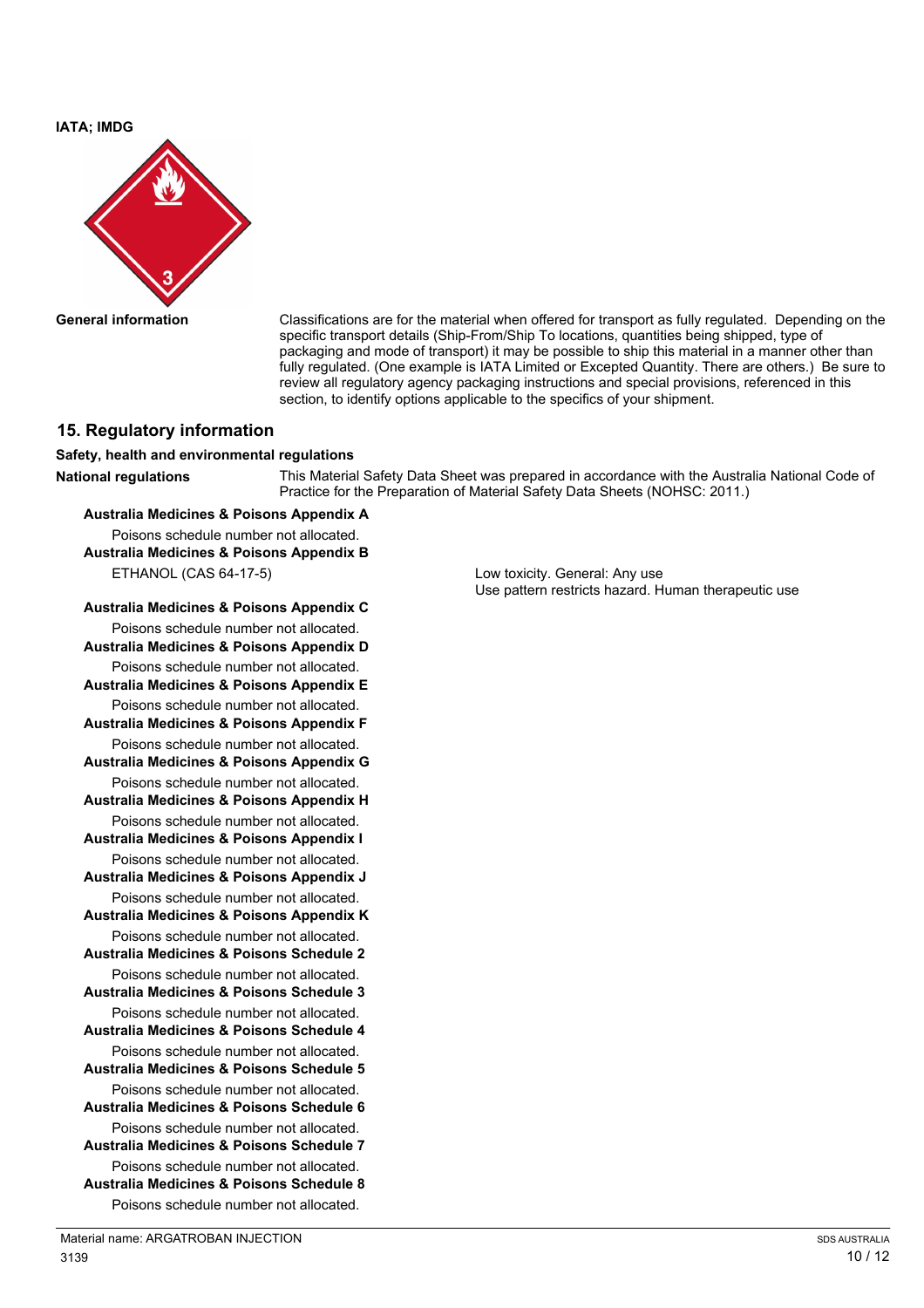| Australia Medicines & Poisons Schedule 9                                   |                                     |                                                                                                                                                                                                                                                                                            |                        |
|----------------------------------------------------------------------------|-------------------------------------|--------------------------------------------------------------------------------------------------------------------------------------------------------------------------------------------------------------------------------------------------------------------------------------------|------------------------|
| Poisons schedule number not allocated.                                     |                                     |                                                                                                                                                                                                                                                                                            |                        |
| Australia National Pollutant Inventory (NPI): Threshold quantity           |                                     |                                                                                                                                                                                                                                                                                            |                        |
| <b>ETHANOL (CAS 64-17-5)</b>                                               |                                     | 10 TONNES/YR Threshold Category: 1                                                                                                                                                                                                                                                         |                        |
| <b>High Volume Industrial Chemicals (HVIC)</b>                             |                                     |                                                                                                                                                                                                                                                                                            |                        |
| <b>ETHANOL (CAS 64-17-5)</b>                                               |                                     | 10000 - 99999 TONNES See the regulation for additional<br>information.                                                                                                                                                                                                                     |                        |
|                                                                            |                                     | Importation of Ozone Deleting Substances (Customs(Prohibited imports) Regulations 1956, Schedule 10)                                                                                                                                                                                       |                        |
| Not listed.                                                                |                                     |                                                                                                                                                                                                                                                                                            |                        |
| National Pollutant Inventory (NPI) substance reporting list<br>Not listed. |                                     |                                                                                                                                                                                                                                                                                            |                        |
| <b>Prohibited Carcinogenic Substances</b>                                  |                                     |                                                                                                                                                                                                                                                                                            |                        |
| Not regulated.                                                             |                                     |                                                                                                                                                                                                                                                                                            |                        |
| NOHSC: 1005 (1994) as amended)                                             |                                     | Prohibited Substances (National Model Regulation for the control of Workplace Hazardous Substances, Schedule 2                                                                                                                                                                             |                        |
| Not listed.                                                                |                                     |                                                                                                                                                                                                                                                                                            |                        |
|                                                                            |                                     | Resricted Importation of Organochlorine Chemicals (Customs(Prohibited Imports) Regulations 1956, Schedule 9)                                                                                                                                                                               |                        |
| Not listed.                                                                |                                     |                                                                                                                                                                                                                                                                                            |                        |
| <b>Restricted Carcinogenic Substances</b>                                  |                                     |                                                                                                                                                                                                                                                                                            |                        |
| Not regulated.                                                             |                                     |                                                                                                                                                                                                                                                                                            |                        |
| <b>International regulations</b>                                           |                                     |                                                                                                                                                                                                                                                                                            |                        |
| <b>Stockholm Convention</b>                                                |                                     |                                                                                                                                                                                                                                                                                            |                        |
| Not applicable.<br><b>Rotterdam Convention</b>                             |                                     |                                                                                                                                                                                                                                                                                            |                        |
| Not applicable.                                                            |                                     |                                                                                                                                                                                                                                                                                            |                        |
| Kyoto protocol                                                             |                                     |                                                                                                                                                                                                                                                                                            |                        |
| Not applicable.                                                            |                                     |                                                                                                                                                                                                                                                                                            |                        |
| <b>Montreal Protocol</b>                                                   |                                     |                                                                                                                                                                                                                                                                                            |                        |
| Not applicable.                                                            |                                     |                                                                                                                                                                                                                                                                                            |                        |
| <b>Basel Convention</b>                                                    |                                     |                                                                                                                                                                                                                                                                                            |                        |
| Not applicable.                                                            |                                     |                                                                                                                                                                                                                                                                                            |                        |
| <b>International Inventories</b>                                           |                                     |                                                                                                                                                                                                                                                                                            |                        |
| Country(s) or region                                                       | Inventory name                      |                                                                                                                                                                                                                                                                                            | On inventory (yes/no)* |
| Australia                                                                  |                                     | Australian Inventory of Chemical Substances (AICS)                                                                                                                                                                                                                                         | No                     |
| Canada                                                                     | Domestic Substances List (DSL)      |                                                                                                                                                                                                                                                                                            | No                     |
| Canada                                                                     | Non-Domestic Substances List (NDSL) |                                                                                                                                                                                                                                                                                            | No                     |
| China                                                                      |                                     | Inventory of Existing Chemical Substances in China (IECSC)                                                                                                                                                                                                                                 | No                     |
| Europe                                                                     | Substances (EINECS)                 | European Inventory of Existing Commercial Chemical                                                                                                                                                                                                                                         | No                     |
| Europe                                                                     |                                     | European List of Notified Chemical Substances (ELINCS)                                                                                                                                                                                                                                     | No                     |
| Japan                                                                      |                                     | Inventory of Existing and New Chemical Substances (ENCS)                                                                                                                                                                                                                                   | No                     |
| Korea                                                                      | Existing Chemicals List (ECL)       |                                                                                                                                                                                                                                                                                            | No                     |
| New Zealand                                                                | New Zealand Inventory               |                                                                                                                                                                                                                                                                                            | No                     |
| <b>Philippines</b>                                                         | (PICCS)                             | Philippine Inventory of Chemicals and Chemical Substances                                                                                                                                                                                                                                  | No                     |
| United States & Puerto Rico                                                |                                     | Toxic Substances Control Act (TSCA) Inventory                                                                                                                                                                                                                                              | No                     |
| $country(s)$ .                                                             |                                     | *A "Yes" indicates that all components of this product comply with the inventory requirements administered by the governing country(s)<br>A "No" indicates that one or more components of the product are not listed or exempt from listing on the inventory administered by the governing |                        |

**16. Other information**

| 11-May-2015                     |
|---------------------------------|
| 11-May-2015                     |
| <b>GSK Hazard Determination</b> |
|                                 |